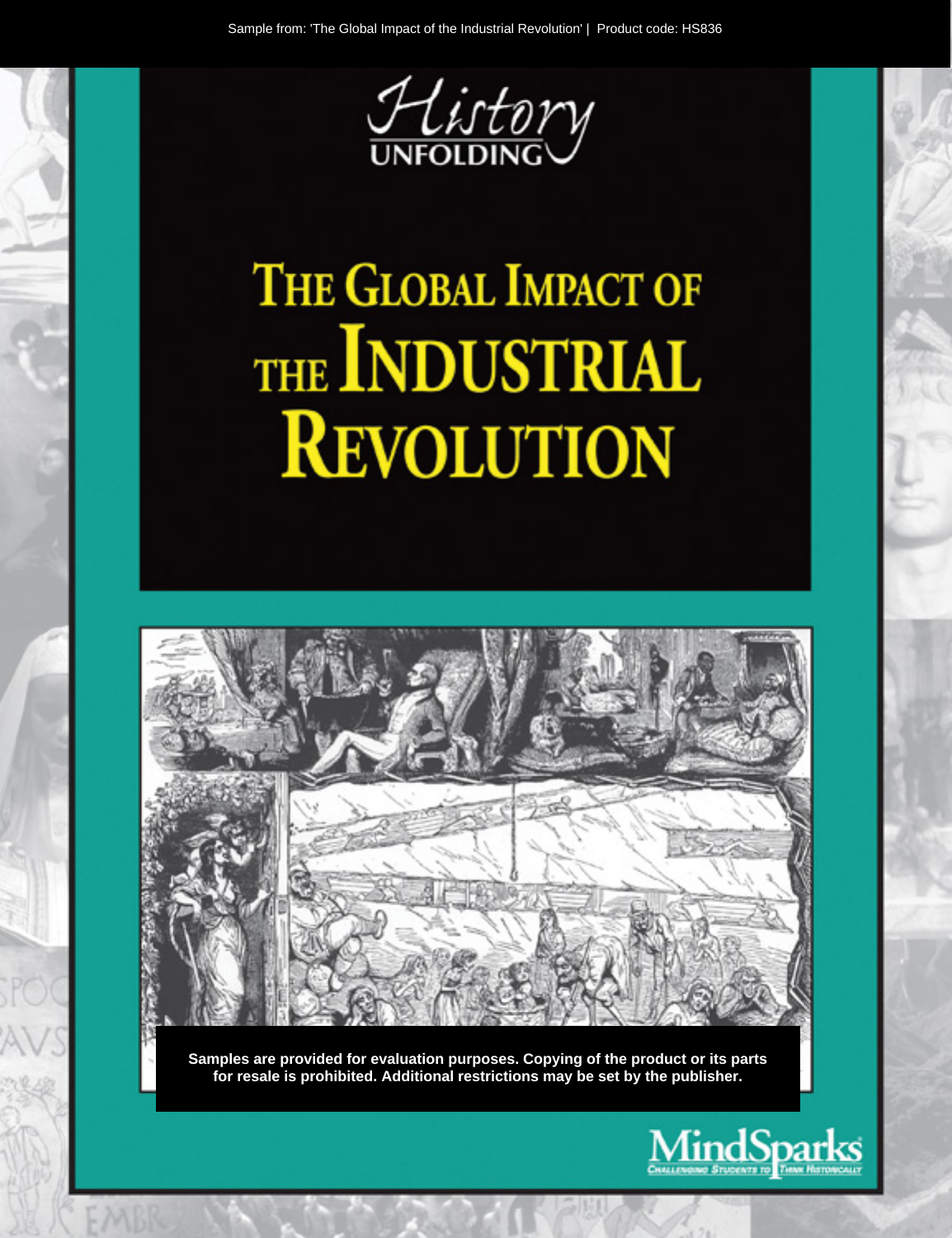## **Contents**

|                 | <b>Lesson 1</b> Industrialism in the West: Progress and Wealth 4 |
|-----------------|------------------------------------------------------------------|
|                 | <b>Lesson 2</b> Industrialism in the West: Squalor and Unrest 8  |
| <b>Lesson 3</b> | Industrialism: Non-Western Responses 12                          |
|                 |                                                                  |
|                 |                                                                  |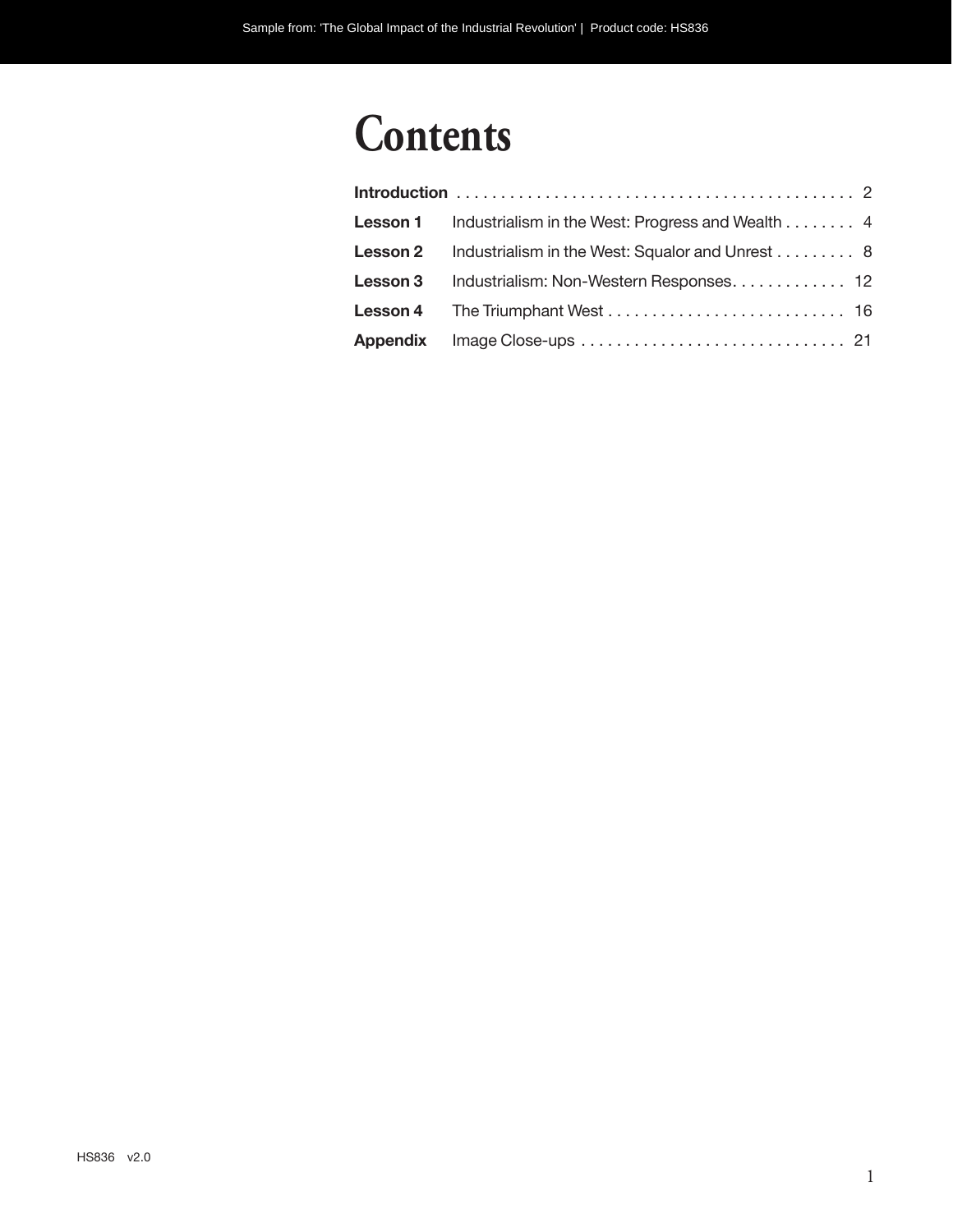*The Global Impact of the Industrial Revolution*

## **Introduction**

## **Western and Non-Western Responses to Industrialism**

After the liberation of Afghanistan from Taliban rule in late 2001, scenes of people there playing video games and watching TV startled the rest of the world. Such images make it clear that modern science and technology have in our time transformed the globe. No place is now immune from the impact of that accelerating interaction of technology with markets that we know as the Industrial Revolution.

The Industrial Revolution began in Great Britain in the 1700s. There, a systematic effort emerged to apply cumulative technical knowledge to the production process. Starting in textiles and mining, technical innovation and the use of coal-powered steam made Britain for a time the world's sole industrial superpower.

Everywhere it spread, industrialism disrupted life. The squalor and poverty of typical factory towns was matched by the wealth and comfort generated for growing millions. Both aspects of the Industrial Revolution drastically altered social and cultural as well as political and economic realities. The disruptive force of industrialism was real enough in England, Europe and North America. But elsewhere in the world, it was vastly more so. That was partly because of the suddenness of its arrival in societies that had not undergone a long period of agricultural reform, scientific advance, and the Enlightenment. In part, it was because those bringing industrial change also imposed colonial rule.

This booklet offers visual evidence of the impact of industrialism in both Western and non-Western societies. Its twelve visual displays are organized into the following four lessons:

#### **Industrialism in the West: Progress and Wealth**

The illustrations here focus on the positive effects of industrialization in Great Britain and elsewhere in the West—a vast increase in productive power, innovations that inspired the imagination as they added to wealth, the spread of middle-class comforts to millions.

#### **Industrialism in the West: Squalor and Unrest**

Industrialism came with a very high price—from polluted, disease-ridden slums to unrelenting, machine-driven work routines, even for the very young. The illustrations here focus on that price—and on the political unrest it helped generate throughout Europe in the 19th century.

#### **Industrialism: Non-Western Responses**

The impact of industrialism on non-Western societies was even more profound and disruptive than in the West. Some responded passively or defensively. A few adapted with surprising speed.

#### **The Triumphant West**

By 1900s, the influence of the West was enormous everywhere, even where it did not establish direct colonial rule. The illustrations here touch on several key aspects of this industrial and political dominance.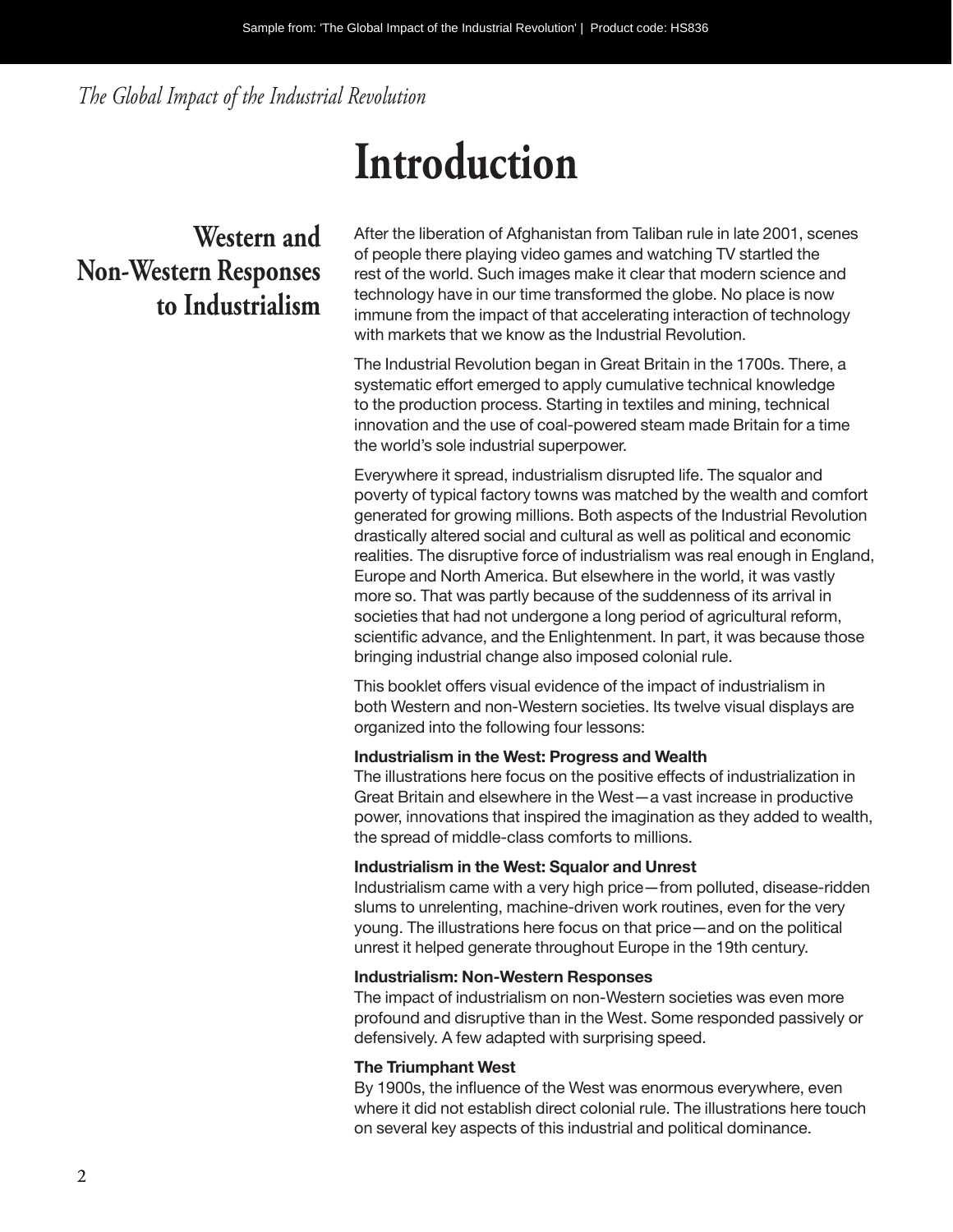### **Using Photos, Cartoons, and Other Visuals to Teach History**

Many textbooks are full of colorful visuals. However, all too often these visuals function primarily as window dressing. They make the text more entertaining, or at least more palatable. Only occasionally do the visuals in textbooks do more than offer simple pictorial reinforcement of ideas already presented in the text. In many cases, they pander to the visual orientation of the young while doing little to help young people master the challenges of the visual media that dominate their lives.

By way of contrast, our approach to using visual materials emphasizes their unique strengths as historical documents. The lessons in this booklet focus students on the visual symbols and metaphors in editorial cartoons, the dramatic qualities of certain photographs, the potential of many images to make abstract ideas more specific and concrete, the implicit biases and stereotypes in certain images, their emotional power, and their ability to invoke the spirit of a time and place. In the process, we make every effort to strengthen students' visual literacy skills in general, as well as their ability to think critically and engage in spirited but disciplined discussions.

### **How to Use This Booklet**

The booklet is divided into four lessons, with three illustrations per lesson. Each lesson consists of the following:

**A BACKGROUND INFORMATION SHEET** This page provides brief summaries explaining the three illustrations on which the lesson is based and their relevance to the lesson's objectives.

**DIGITAL IMAGES** The booklet's PDF allows you to project the images for use in your class discussions.

#### **DISCUSSION-ACTIVITY SHEETS**

Each sheet displays one illustration. It includes a sequence of questions to help you plan an all-class discussion while using the projected images. The questions take students step by step through an analysis of the illustration. If you wish, you may reproduce these pages and hand them out. In addition to the discussion questions on the illustration itself, one or two follow-up activities are suggested. Some of these can be made into individual assignments. Others will work best as small-group or all- class activities.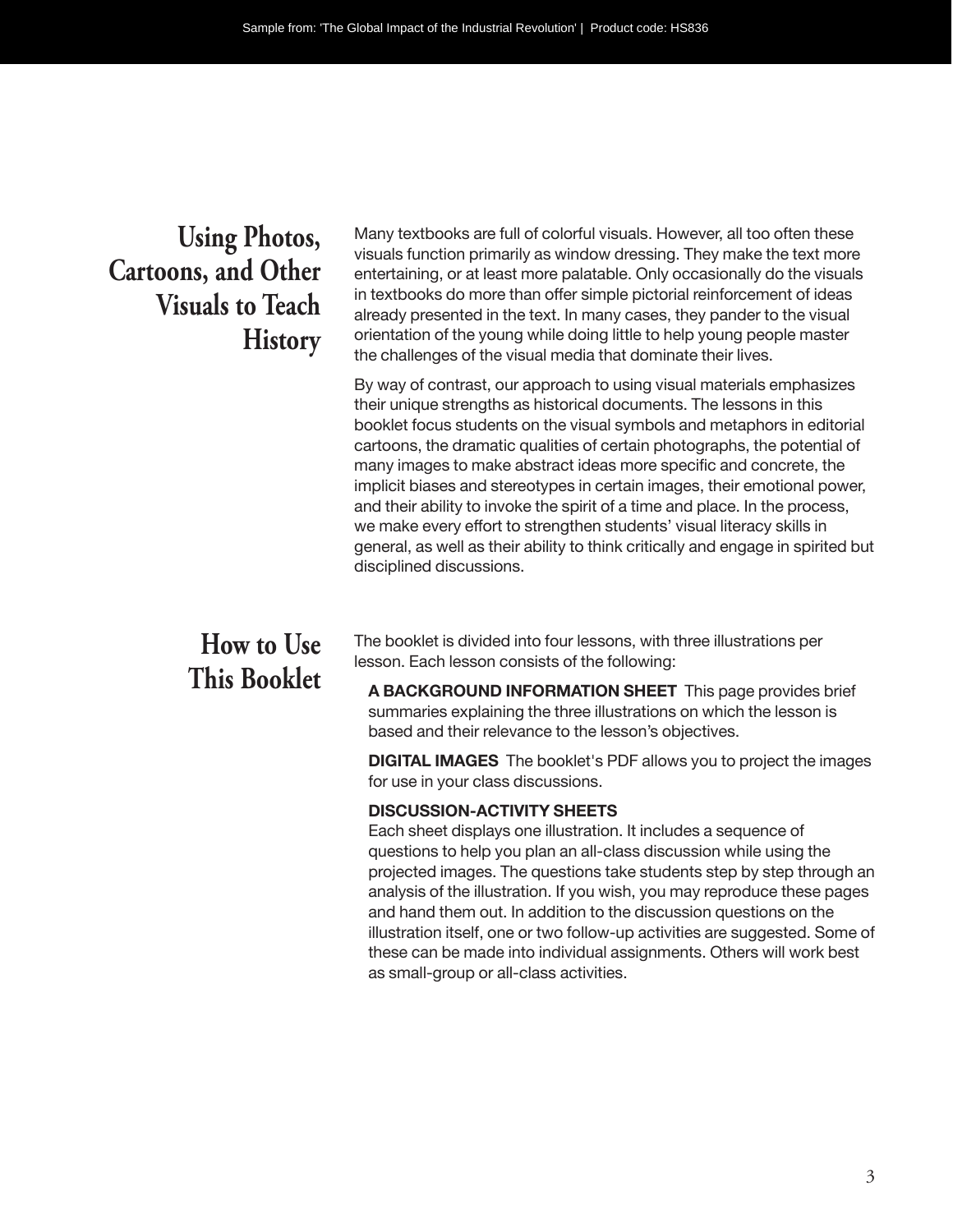*The Global Impact of the Industrial Revolution*

#### **OBJECTIVE**

1. Students will better understand the nature of the Industrial Revolution and the enormous wealth it rapidly generated in Great Britain and elsewhere in

## **Industrialism in the West: Progress and Wealth**

the Western world. *Use the background information on this page to help your students better understand the three illustrations making up this lesson. The questions and activities presented in the rest of the lesson can be used to help students clarify meanings and debate important issues.*

#### **BACKGROUND INFORMATION**

#### **Illustration 1**

The Industrial Revolution began in Great Britain in the late 1700s. It was both a technical and a social revolution. It was technical in that new machines (with one invention leading quickly to the next) set off a sudden and rapid rise in the production of all sorts of goods. The use of coal-generated steam energy added enormously to the range and power of this machinery. The social aspect had to do with the factory and the new ways of working and living to which it gave rise. These illustrations suggest both aspects of the change—showing large factories where machine production has led to much more closely regulated, uniform, intense and carefully supervised forms of labor.

#### **Illustration 2**

The Industrial Revolution began with a series of inventions in the textile industry. To sell their huge output, textile and other factory owners had to reach tens of thousands of customers, not just those in a small local community. Iron and steam solved this problem. Railroads helped make of England one huge national market. In the 1840s, enthusiasm about railroads led thousands to invest in them. The cartoon on the left pokes fun at those who rushed to do so carelessly. But the cartoon also conveys the sense of wonder people must have felt at the worldchanging technology of the new industrial age. The other cartoon also captures this spirit, commenting on a new telegraph cable linking Great Britain with France across the English Channel.

#### **Illustration 3**

Historians often focus on the huge problems caused by industrialism. But it is important to see that it did improve life. Because of it, millions of people—business owners, merchants, shopkeepers, lawyers and doctors, skilled workers, managers and engineers—led a comfortable existence they would otherwise never have known. This illustration is of such a mid-1800s middle class family. True, few families fit this ideal image, with the male breadwinner waited upon by his gracious wife and sweet children. The scene suggests a life of discipline and decorum, as well as material comfort. This "Victorian" ideal was not just a fantasy. Many did live this way, or tried to. And their values helped give rise to and give meaning to the new industrial age in Europe and America.